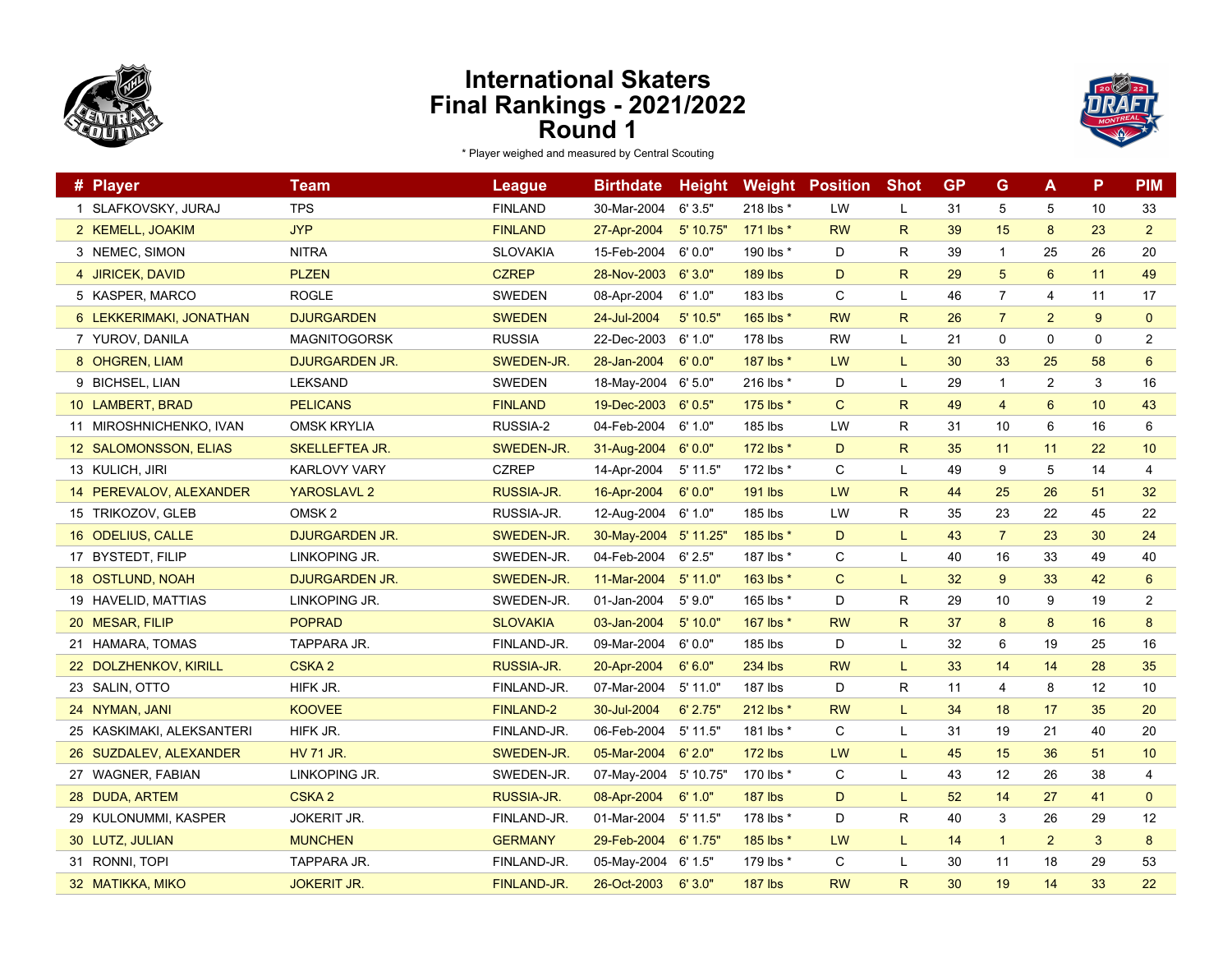



| # Player                  | <b>Team</b>                | <b>League</b>      | <b>Birthdate</b> | <b>Height</b> | Weight         | <b>Position</b> | <b>Shot</b>  | <b>GP</b> | G              | A              | P               | <b>PIM</b>     |
|---------------------------|----------------------------|--------------------|------------------|---------------|----------------|-----------------|--------------|-----------|----------------|----------------|-----------------|----------------|
| 33 FORSMARK, SIMON        | <b>OREBRO</b>              | <b>SWEDEN</b>      | 17-Oct-2003      | 6' 2.0"       | 191 lbs        | D               | L            | 41        | $\mathbf 0$    | 3              | 3               | $\overline{2}$ |
| 34 NEUCHEV, VIKTOR        | <b>YEKATERINBURG 2</b>     | <b>RUSSIA-JR.</b>  | 25-Oct-2003      | 6'2.0"        | <b>165 lbs</b> | LW              | L            | 61        | 40             | 27             | 67              | 14             |
| 35 JANSSON, LUDVIG        | SODERTALJE                 | SWEDEN-2           | 27-Dec-2003      | 6'0.0"        | 176 lbs        | D               | $\mathsf{R}$ | 47        | $\overline{c}$ | 3              | 5               | 10             |
| 36 ORLOV, DANIIL          | <b>YUZHNO-SAKHALINSK 2</b> | RUSSIA-JR.         | 21-Dec-2003      | 6'2.0"        | <b>180 lbs</b> | D               | L            | 54        | 9              | 21             | 30              | 45             |
| 37 PETTERSSON, ELIAS      | OREBRO JR.                 | SWEDEN-JR.         | 16-Feb-2004      | 6' 1.5"       | 185 lbs *      | D               | L            | 37        | 10             | 8              | 18              | 38             |
| 38 ENGSTROM, ADAM         | <b>DJURGARDEN JR.</b>      | SWEDEN-JR.         | 17-Nov-2003      | 6'2.0"        | <b>185 lbs</b> | D               | L.           | 45        | 8              | 20             | 28              | 20             |
| 39 VILMANIS, SANDIS       | LULEA JR.                  | SWEDEN-JR.         | 23-Jan-2004      | 6'1.0"        | 192 lbs        | LW              | L            | 40        | 18             | 14             | 32              | 8              |
| 40 LASSILA, JERE          | JYP JR.                    | <b>FINLAND-JR.</b> | 08-Mar-2004      | 5'9.0"        | 173 lbs *      | C               | L.           | 17        | 8              | $\overline{7}$ | 15              | 14             |
| 41 MUROMTSEV, ALEXANDR    | <b>BELARUS U18</b>         | <b>BELARUS-2</b>   | 06-Sep-2004      | 6'3.0"        | 183 lbs        | C               | L            | 45        | 23             | 29             | 52              | 27             |
| 42 SYKORA, ADAM           | <b>NITRA</b>               | <b>SLOVAKIA</b>    | 07-Sep-2004      | $5'$ 10.25'   | 172 lbs *      | LW              | L.           | 46        | 10             | $\overline{7}$ | 17              | 6              |
| 43 PETTERSSON, OSKAR      | ROGLE JR.                  | SWEDEN-JR.         | 04-Feb-2004      | 6'2.0"        | 198 lbs        | RW              | R            | 46        | 25             | 11             | 36              | 26             |
| 44 MORAVEC, DAVID         | <b>ML. BOLESLAV</b>        | <b>CZREP</b>       | 18-Sep-2003      | 6'1.0"        | <b>189 lbs</b> | D               | L.           | 40        | $\mathbf 0$    | $\overline{4}$ | $\overline{4}$  | 8              |
| 45 SOTEK, ALEX            | <b>BRATISLAVA</b>          | <b>SLOVAKIA</b>    | 09-Feb-2004      | 5' 11.75'     | 176 lbs *      | <b>RW</b>       | R            | 41        | $\overline{2}$ | 0              | $\overline{2}$  | 2              |
| <b>46 PERSSON, LUDWIG</b> | <b>FROLUNDA JR.</b>        | SWEDEN-JR.         | 08-Oct-2003      | 6'0.0"        | <b>178 lbs</b> | LW              | L            | 41        | 25             | 36             | 61              | 16             |
| 47 FORSFJALL, MANS        | <b>SKELLEFTEA</b>          | <b>SWEDEN</b>      | 30-Jul-2002      | 6'0.0"        | 178 lbs        | D               | L            | 45        | $\overline{2}$ | 3              | 5               | 8              |
| <b>48 LUNDELL, KASPER</b> | HIFK JR.                   | FINLAND-JR.        | 11-Mar-2004      | 5'11.0"       | 174 lbs *      | $\mathsf{C}$    | L.           | 31        | 8              | 18             | 26              | 24             |
| 49 YAPPAROV, YAROSLAV     | KHANTY-MANSIYSK 2          | RUSSIA-JR.         | 22-Mar-2004      | 6'3.0"        | 174 lbs        | LW              | L            | 64        | 28             | 25             | 53              | 20             |
| 50 KOROMYSLOV, ARSENI     | SKA ST. PETERSBURG 2       | RUSSIA-JR.         | 03-Nov-2003      | 6'3.0"        | <b>180 lbs</b> | D               | L            | 42        | $\overline{4}$ | 15             | 19              | 36             |
| 51 GREBENKIN, NIKITA      | <b>MAGNITOGORSK2</b>       | RUSSIA-JR.         | 02-May-2003      | 6'2.0"        | 183 lbs        | <b>RW</b>       | L            | 58        | 17             | 47             | 64              | 6              |
| 52 NORDBERG, FILIP        | <b>SODERTALJE JR.</b>      | SWEDEN-JR.         | 05-Mar-2004      | 6' 4.0"       | <b>207 lbs</b> | D               | L.           | 42        | $6\phantom{1}$ | 21             | 27              | 88             |
| 53 GRUDININ, VLADIMIR     | CSKA <sub>2</sub>          | RUSSIA-JR.         | 09-Dec-2003      | 5'10.0"       | 158 lbs        | D               | L            | 18        | $\overline{2}$ | 11             | 13              | $\mathbf 0$    |
| 54 SULKU, SANTERI         | <b>JOKERIT JR.</b>         | FINLAND-JR.        | 13-Jun-2004      | 6' 2.5"       | 185 lbs *      | LW              | L            | 35        | 13             | 19             | 32              | 30             |
| 55 HOKKANEN, OTTO         | <b>SAIPA</b>               | <b>FINLAND</b>     | 10-Feb-2004      | 6' 1.75"      | 184 lbs *      | C               | L            | 30        | $\mathbf{1}$   | 0              | $\mathbf{1}$    | $\mathbf 0$    |
| 56 BLEDNOV, NIKITA        | <b>GORNYAK UCHALY</b>      | <b>RUSSIA-2</b>    | 25-Oct-2003      | $5'$ 11.0"    | <b>165 lbs</b> | <b>RW</b>       | $\mathsf{R}$ | 29        | 3              | $\mathbf{1}$   | $\overline{4}$  | $\overline{4}$ |
| 57 CECH, ALES             | KARPAT JR.                 | FINLAND-JR.        | 01-Jun-2004      | 6' 2.5"       | 189 lbs *      | D               | L            | 38        | $\mathbf 0$    | $\overline{7}$ | $\overline{7}$  | 40             |
| 58 PLOS, LUKAS            | <b>LIBEREC JR.</b>         | CZREP-JR.          | 21-Jun-2004      | 6' 4.0"       | <b>198 lbs</b> | $\mathsf{C}$    | L.           | 40        | 13             | 13             | 26              | 36             |
| 59 KARLSSON, GUSTAV       | OREBRO JR.                 | SWEDEN-JR.         | 31-Oct-2003      | 6'1.0"        | 165 lbs        | C               | L            | 41        | 31             | 17             | 48              | 10             |
| 60 HAUF, LUCA             | <b>KREFELD U23</b>         | <b>GERMANY-3</b>   | 11-Jan-2004      | $5'$ 11.0"    | 180 lbs *      | $\mathsf{C}$    | L            | 25        | 11             | 21             | 32 <sub>2</sub> | 8              |
| 61 KILPINEN, MAXIMILIAN   | OREBRO JR.                 | SWEDEN-JR.         | 13-Feb-2004      | 5' 11.75"     | 165 lbs *      | LW              | L            | 27        | 14             | 11             | 25              | 0              |
| 62 ATANASOV, VASILY       | <b>KHANTY-MANSIYSK 2</b>   | RUSSIA-JR.         | 25-Sep-2002      | 5'10.0"       | <b>147 lbs</b> | $\mathsf{C}$    | L.           | 54        | 39             | 28             | 67              | 48             |
| 63 KHVOROV, NIKOLAY       | OMSK <sub>2</sub>          | RUSSIA-JR.         | 24-Jun-2004      | 6'0.0"        | 168 lbs        | <b>RW</b>       | L            | 41        | 12             | 15             | 27              | 10             |
| 64 JOHNSEN, MARTIN        | <b>FARJESTAD JR.</b>       | SWEDEN-JR.         | 07-Mar-2004      | $5'$ 10.0"    | <b>168 lbs</b> | $\mathsf{C}$    | L.           | 29        | 13             | 10             | 23              | 46             |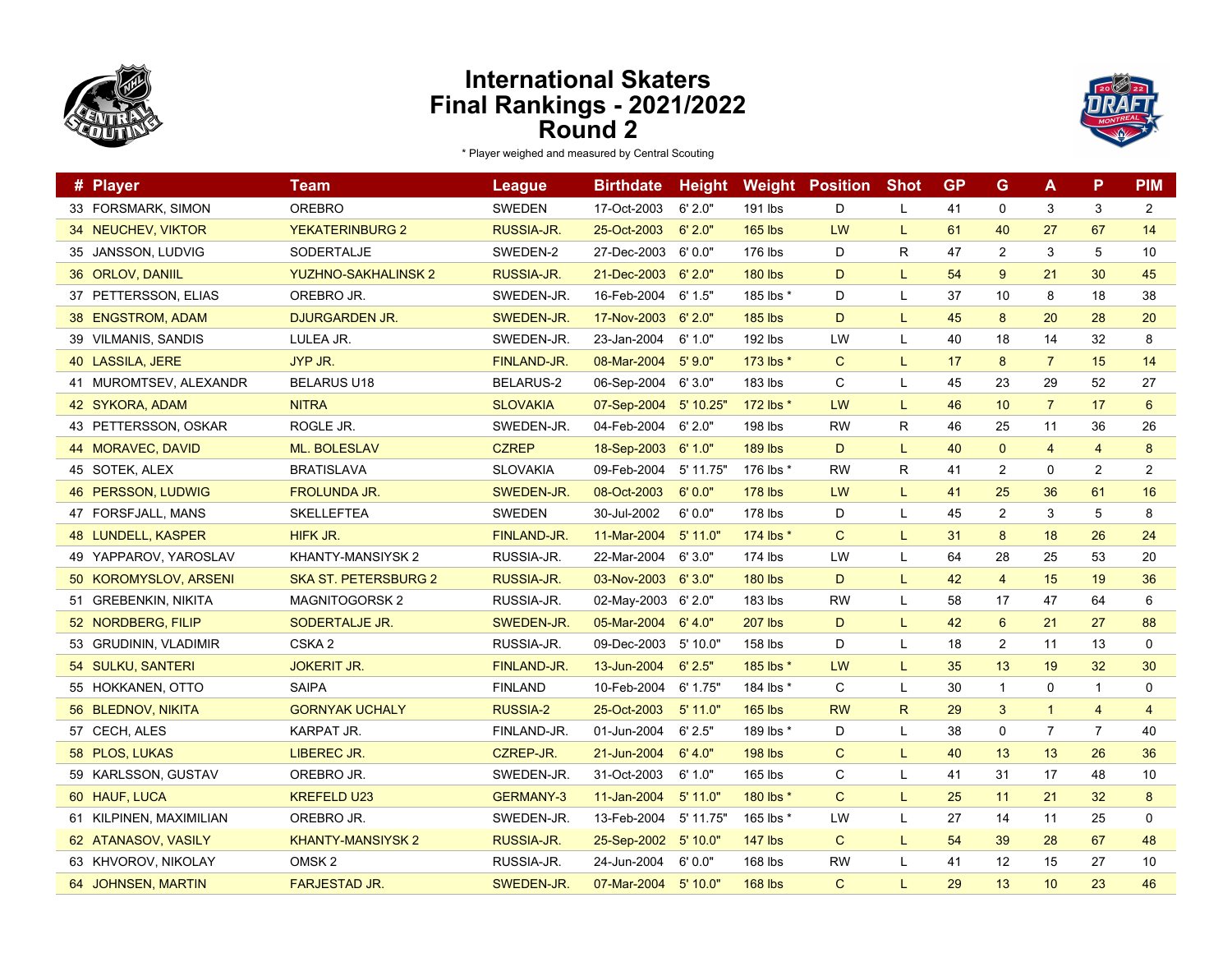



| # Player               | <b>Team</b>              | <b>League</b>    | <b>Birthdate</b>    | <b>Height</b> |                | <b>Weight Position</b> | <b>Shot</b>  | <b>GP</b> | G              | A              | P              | <b>PIM</b>     |
|------------------------|--------------------------|------------------|---------------------|---------------|----------------|------------------------|--------------|-----------|----------------|----------------|----------------|----------------|
| 65 ASPLUND, OSKAR      | <b>ALMTUNA</b>           | SWEDEN-2         | 18-Nov-2003         | 5' 11.0"      | 174 lbs        | D                      | L            | 48        | 3              | 11             | 14             | 10             |
| 66 LAAKSO, ELMERI      | <b>SAIPA JR.</b>         | FINLAND-JR.      | 19-Jul-2004         | 6' 1.0"       | <b>185 lbs</b> | D                      | L.           | 25        | $\overline{7}$ | 11             | 18             | 16             |
| 67 BAU, SAMU           | HIFK JR.                 | FINLAND-JR.      | 20-Apr-2004         | 6' 3.75"      | 208 lbs *      | C                      | L            | 36        | 10             | 8              | 18             | 20             |
| 68 JOHANSSON, ANTON    | <b>LEKSAND JR.</b>       | SWEDEN-JR.       | 10-Jun-2004         | 6' 4.0"       | <b>172 lbs</b> | D                      | $\mathsf{R}$ | 22        | $6\phantom{1}$ | 4              | 10             | 12             |
| 69 TISHKEVICH, NIKOLAI | <b>BELARUS U18</b>       | <b>BELARUS-2</b> | 09-Jan-2004         | 5' 10.0"      | 172 lbs        | <b>RW</b>              | L            | 40        | 15             | 21             | 36             | 24             |
| 70 PAHLSSON, ERIK      | <b>HV 71 JR.</b>         | SWEDEN-JR.       | 09-Apr-2004         | $5'$ 11.75"   | 170 lbs *      | $\mathsf{C}$           | L.           | 45        | 19             | 21             | 40             | 14             |
| 71 IVANOV, DANIIL      | SPARTAK <sub>2</sub>     | RUSSIA-JR.       | 26-Sep-2003         | 6' 4.0"       | 209 lbs        | D                      | L            | 47        | 9              | 21             | 30             | 69             |
| 72 LEUKA, PAVEL        | OMSK <sub>2</sub>        | RUSSIA-JR.       | 15-May-2003 6' 1.0" |               | <b>198 lbs</b> | C                      | L            | 56        | 27             | 20             | 47             | 32             |
| 73 KEILIN, THEO        | SKELLEFTEA JR.           | SWEDEN-JR.       | 21-Sep-2003         | 5' 11.0"      | 172 lbs        | C                      | L            | 42        | 30             | 16             | 46             | 2              |
| 74 BECHER, ONDREJ      | <b>HAVIROV JR.</b>       | CZREP-JR.        | 22-Feb-2004         | 6'1.0"        | <b>172 lbs</b> | $\mathsf{C}$           | L            | 45        | 22             | 14             | 36             | 38             |
| 75 KROKHALEV, BOGDAN   | <b>MAGNITOGORSK2</b>     | RUSSIA-JR.       | 18-Jun-2003         | 6'3.0"        | 198 lbs        | D                      | R            | 55        | 16             | 17             | 33             | 14             |
| 76 SAVIKOV, EGOR       | <b>SPARTAK</b>           | <b>RUSSIA</b>    | 24-Nov-2002         | 5' 10.0"      | <b>170 lbs</b> | D                      | L.           | 18        | $\mathbf{0}$   | $\mathbf{0}$   | $\mathbf{0}$   | $\overline{4}$ |
| 77 MARCEL, MARCEL      | PLZEN JR.                | CZREP-JR.        | 31-Oct-2003         | 6'3.0"        | 216 lbs        | LW                     | L            | 35        | 10             | 27             | 37             | 59             |
| 78 PELEVIN, ALEXANDER  | <b>NIZHNY NOVGOROD 2</b> | RUSSIA-JR.       | 16-May-2004         | 6'1.0"        | <b>183 lbs</b> | D                      | L            | 29        | 3              | 5              | 8              | 61             |
| 79 SYCHEV, VLADIMIR    | SKA ST. PETERSBURG 2     | RUSSIA-JR.       | 17-Mar-2003         | 5' 11.0"      | 156 lbs        | LW                     | R            | 53        | 17             | 16             | 33             | 16             |
| 80 YEVSEYEV, NIKITA    | <b>BARS KAZAN</b>        | <b>RUSSIA-2</b>  | 10-May-2004         | 6'1.0"        | <b>187 lbs</b> | D                      | L            | 37        | $\overline{2}$ | 3              | 5              | 10             |
| 81 KVOCHKO, ILYA       | <b>MAGNITOGORSK2</b>     | RUSSIA-JR.       | 22-Feb-2004         | 5'9.0"        | 167 lbs        | C                      | L            | 51        | 17             | 32             | 49             | 18             |
| 82 DAVYDOV, DANIIL     | DYNAMO ST. PETERSBURG 2  | RUSSIA-JR.       | 06-Mar-2004         | $5'$ 11.0"    | <b>165 lbs</b> | $\mathsf{C}$           | L.           | 54        | 10             | 21             | 31             | 64             |
| 83 KREPELKA, KAREL     | ML. BOLESLAV JR.         | CZREP-JR.        | 17-Sep-2003         | 6' 1.0"       | 194 lbs        | D                      | R            | 50        | 11             | 22             | 33             | 78             |
| 84 PERCIC, MAKS        | K-ESPOO JR.              | FINLAND-JR.      | 02-Apr-2004         | 6'1.0"        | <b>201 lbs</b> | D                      | $\mathsf{R}$ | 34        | $\overline{5}$ | $6^{\circ}$    | 11             | 30             |
| 85 NADVORNY, MATVEI    | DYNAMO MOSCOW 2          | RUSSIA-JR.       | 17-Feb-2003         | 5'10.0"       | 174 lbs        | LW                     | L            | 58        | 22             | 17             | 39             | 24             |
| 86 OSCARSON, MILTON    | OREBRO JR.               | SWEDEN-JR.       | 18-Feb-2003         | 6'6.0"        | <b>202 lbs</b> | $\mathsf{C}$           | L            | 25        | 11             | 18             | 29             | 18             |
| 87 SINYATKIN, SEMYON   | DYNAMO ST. PETERSBURG 2  | RUSSIA-JR.       | 14-Mar-2004         | $5'$ 11.0"    | 183 lbs        | <b>RW</b>              | L            | 55        | 21             | 14             | 35             | 42             |
| 88 PINKAS, MATEJ       | <b>KOLIN</b>             | CZREP-2          | 15-Nov-2003         | 6'2.0"        | <b>190 lbs</b> | D                      | L            | 37        | $\mathbf{1}$   | 3              | $\overline{4}$ | 8              |
| 89 KOCH, GABRIEL       | VALERENGA                | <b>NORWAY</b>    | 08-Jan-2004         | 5' 11.0"      | 163 lbs        | D                      | L            | 30        | 0              | 4              | 4              | 4              |
| 90 RYMON, DOMINIK      | KARLOVY VARY JR.         | CZREP-JR.        | 29-May-2004         | 5'10.5''      | 147 lbs *      | <b>RW</b>              | L            | 37        | 27             | 19             | 46             | 14             |
| 91 ROMANOV, VLADISLAV  | SKA ST. PETERSBURG 2     | RUSSIA-JR.       | 02-Oct-2003         | 6' 1.0"       | 181 lbs        | LW                     | R            | 59        | 14             | 22             | 36             | 60             |
| 92 PONOMAREV, ALEXANDR | <b>TOGLIATTI 2</b>       | RUSSIA-JR.       | 07-Oct-2003         | 5'9.0''       | <b>165 lbs</b> | <b>RW</b>              | L            | 55        | 15             | 19             | 34             | 10             |
| 93 PASHUTO, VLADISLAV  | <b>BELARUS U18</b>       | <b>BELARUS-2</b> | 09-Feb-2004         | 6'1.0"        | 203 lbs        | D                      | L            | 46        | 8              | 15             | 23             | 34             |
| 94 KAMKO, PAVEL        | <b>CHEREPOVETS 2</b>     | RUSSIA-JR.       | 02-May-2004         | 6'5.0"        | <b>203 lbs</b> | D                      | L.           | 23        | $\mathbf{1}$   | 3              | $\overline{4}$ | 20             |
| 95 BARABOSHA, ARTEM    | CSKA <sub>2</sub>        | RUSSIA-JR.       | 18-Mar-2004         | 6' 2.5"       | 189 lbs        | D                      | R            | 45        | 4              | $\overline{7}$ | 11             | 16             |
| 96 FRYLEN, HUGO        | <b>VASTERAS JR.</b>      | SWEDEN-JR.       | 03-Oct-2003         | 6'2.5"        | <b>207 lbs</b> | <b>RW</b>              | L.           | 37        | 12             | 12             | 24             | 68             |
|                        |                          |                  |                     |               |                |                        |              |           |                |                |                |                |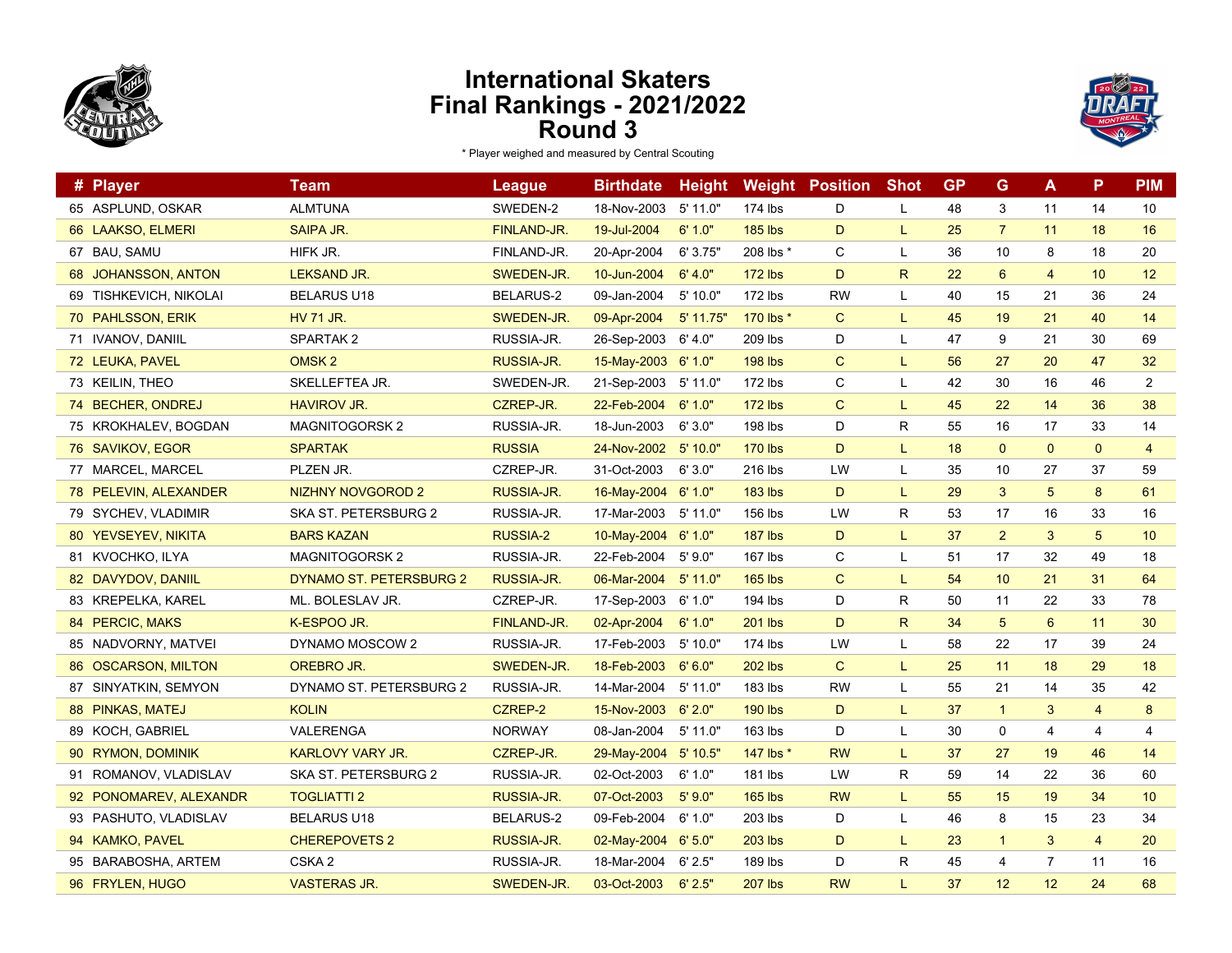



|     | # Player                 | Team                   | <b>League</b>      | <b>Birthdate</b> | <b>Height</b> |                | <b>Weight Position</b> | <b>Shot</b>  | <b>GP</b> | G              | A              | P              | <b>PIM</b> |
|-----|--------------------------|------------------------|--------------------|------------------|---------------|----------------|------------------------|--------------|-----------|----------------|----------------|----------------|------------|
|     | 97 KUIMOV, EGOR          | YEKATERINBURG 2        | RUSSIA-JR.         | 09-Mar-2003      | 6'3.0"        | 176 lbs        | <b>RW</b>              | L            | 38        | 11             | 4              | 15             | 4          |
|     | 98 JOHNSSON, THEODOR     | VAXJO JR.              | SWEDEN-JR.         | 06-Feb-2003      | 6'1.0"        | <b>187 lbs</b> | D                      | $\mathsf{R}$ | 41        | 11             | 12             | 23             | 16         |
|     | 99 RUDSLATT, RASMUS      | AIK JR.                | SWEDEN-JR.         | 01-Jun-2004      | 5' 11.75'     | 180 lbs *      | <b>RW</b>              | R            | 26        | 9              | 10             | 19             | 12         |
|     | 100 HAUSER, PETR         | SPARTA JR.             | CZREP-JR.          | 19-Sep-2003      | 6'3.0"        | <b>200 lbs</b> | <b>RW</b>              | $\mathsf{R}$ | 41        | 25             | 34             | 59             | 63         |
| 101 | POLAK, VOJTECH           | ML. BOLESLAV JR.       | CZREP-JR.          | 20-Jul-2004      | $5'$ 11.0"    | 189 lbs        | <b>RW</b>              | $\mathsf{R}$ | 45        | 27             | 19             | 46             | 43         |
|     | 102 WIDEN SCHADE, THEO   | <b>BRYNAS JR.</b>      | SWEDEN-JR.         | 21-Jan-2004      | 6'2.0"        | 187 lbs *      | D                      | L            | 25        | $\overline{1}$ | $\mathbf{1}$   | $\overline{2}$ | 10         |
|     | 103 SMAJDA, SAMUEL       | KARLOVY VARY JR.       | CZREP-JR.          | 25-Jan-2004      | $5'$ 11.5"    | 190 lbs *      | <b>RW</b>              | R            | 48        | 28             | 24             | 52             | 55         |
|     | 104 TROFIMOV, YAROSLAV   | <b>YEKATERINBURG 2</b> | RUSSIA-JR.         | 30-Aug-2003      | 6'1.0"        | <b>165 lbs</b> | D                      | $\mathsf{R}$ | 57        | $\overline{2}$ | 12             | 14             | 22         |
|     | 105 STYF, HELMER         | MODO JR.               | SWEDEN-JR.         | 31-Aug-2004      | 5' 10.5"      | 165 lbs *      | C                      | Г            | 40        | 13             | 14             | 27             | 36         |
|     | 106 ROLLINGER, RALF      | <b>MANNHEIM JR.</b>    | <b>GERMANY-JR.</b> | 05-Jun-2004      | $5'$ 9.75"    | 170 lbs *      | LW                     | L            | 34        | 17             | 17             | 34             | 24         |
|     | 107 BAKKE OLSEN, ESKILD  | <b>STORHAMAR</b>       | <b>NORWAY</b>      | 19-Mar-2002      | 6'2.0"        | 205 lbs        | C                      | $\mathsf{R}$ | 27        | 9              | 20             | 29             | 8          |
|     | 108 OSWALD, VEIT         | <b>LANDSHUT JR.</b>    | <b>GERMANY-JR.</b> | 31-Aug-2004      | 6' 0.75"      | 165 lbs *      | <b>RW</b>              | L            | 31        | 28             | 23             | 51             | 8          |
|     | 109 MANNISTO, TOMMI      | TAPPARA JR.            | FINLAND-JR.        | 07-Feb-2004      | 5' 11.25'     | 187 lbs *      | <b>RW</b>              | Г            | 41        | 11             | $\overline{7}$ | 18             | 39         |
|     | 110 MAATTA, RAMI         | <b>ASSAT</b>           | <b>FINLAND</b>     | 03-Apr-2002      | $5'$ 11.0"    | 175 lbs *      | D                      | L            | 52        | $\mathbf{0}$   | 13             | 13             | 20         |
|     | 111 KAPANEN, KONSTA      | KALPA JR.              | FINLAND-JR.        | 29-Sep-2003      | 5'9.0"        | 163 lbs        | LW                     | L            | 39        | 17             | 23             | 40             | 40         |
|     | 112 SUOMI, JIMI          | <b>TPS</b>             | <b>FINLAND</b>     | 01-Mar-2003      | 5'10.0"       | <b>154 lbs</b> | D                      | L            | 30        | $\overline{1}$ | 5              | $6\phantom{1}$ | 10         |
|     | 113 HEBEK, TOMAS VIKTOR  | PARDUBICE JR.          | CZREP-JR.          | 12-Feb-2004      | 6' 4.0"       | 187 lbs        | D                      | L            | 41        | $\pmb{0}$      | 4              | 4              | 8          |
|     | 114 NOIVA, NESTOR        | <b>JOKERIT U18</b>     | <b>FIN-JR. U18</b> | 13-Feb-2004      | 6'0.0"        | <b>166 lbs</b> | <b>RW</b>              | $\mathsf{R}$ | 35        | 32             | 28             | 60             | 39         |
|     | 115 WEBER, GREGORY       | BERN JR.               | SWISS-JR.          | 07-Jan-2004      | 5' 8.5"       | 139 lbs *      | <b>RW</b>              | $\mathsf{R}$ | 13        | 4              | 5              | 9              | 4          |
|     | 116 STETKA, PAVOL        | <b>PARDUBICE JR.</b>   | CZREP-JR.          | 02-Oct-2003      | 6'5.0"        | <b>205 lbs</b> | $\mathsf{C}$           | L            | 44        | 15             | 22             | 37             | 40         |
|     | 117 RAIMAN, LAURI        | PELICANS JR.           | FINLAND-JR.        | 27-Jan-2004      | 5'10.0"       | 160 lbs *      | $\mathsf C$            | L            | 42        | $\overline{7}$ | 13             | 20             | 18         |
|     | 118 VUORIO, OSKARI       | <b>JOKERIT JR.</b>     | FINLAND-JR.        | 06-May-2004      | 5' 8.25"      | 162 lbs *      | $\mathsf{C}$           | L            | 42        | 6              | 12             | 18             | 26         |
|     | 119 HEMSTROM, LINUS      | BRYNAS JR.             | SWEDEN-JR.         | 16-Jan-2004      | 5' 11.75'     | 165 lbs *      | RW                     | R            | 36        | 6              | 13             | 19             | 10         |
|     | 120 JUHOLA, PATRIK       | <b>ASSAT JR.</b>       | FINLAND-JR.        | 16-Dec-2003      | 6'3.0"        | <b>214 lbs</b> | $\mathsf{C}$           | L.           | 40        | 20             | 19             | 39             | 24         |
|     | 121 MELOVSKY, MATYAS     | <b>VITKOVICE JR.</b>   | CZREP-JR.          | 25-May-2004      | 6'0.0"        | 183 lbs        | C                      | R            | 26        | 14             | 16             | 30             | 20         |
|     | 122 PERSMAN, KARL        | <b>VASTERAS JR.</b>    | SWEDEN-JR.         | 21-Jul-2003      | 6'7.0"        | 205 lbs        | D                      | L            | 39        | 2              | 5              | $\overline{7}$ | 38         |
|     | 123 ALLENSPACH, DARIO    | <b>ZUG</b>             | <b>SWISS</b>       | 20-Aug-2002      | 6'0.0"        | 165 lbs        | C                      | L            | 48        | $\overline{4}$ | 5              | 9              | 4          |
|     | 124 LABRAATEN, ALEXANDER | <b>FARJESTAD U18</b>   | SWE-JR. U18        | 08-Apr-2004      | 6' 1.0"       | 172 lbs        | LW                     | L            | 33        | 16             | 16             | 32             | 51         |
|     | 125 SAPOUSEK, ROBIN      | KARLOVY VARY JR.       | CZREP-JR.          | 11-Mar-2004      | 6'0.5"        | 147 lbs *      | C                      | L            | 20        | $\overline{5}$ | 8              | 13             | 18         |
|     | 126 PAVLATA, DOMINIK     | PARDUBICE JR.          | CZREP-JR.          | 01-Apr-2004      | 6'0.0"        | 167 lbs        | LW                     | L            | 29        | 9              | 8              | 17             | 10         |
|     | 127 KRIZAN, JAKUB        | TRENCIN JR.            | SLOVAKIA-JR.       | 07-Jun-2004      | 6'0.0"        | 185 lbs        | LW                     | L            | 24        | 8              | 11             | 19             | 8          |
|     | 128 NAHALKA, SEBASTIAN   | POPRAD JR.             | SLOVAKIA-JR.       | 08-Jun-2004      | 6'0.5"        | 198 lbs *      | D                      | L            | 24        | $\overline{2}$ | $\overline{7}$ | 9              | 8          |